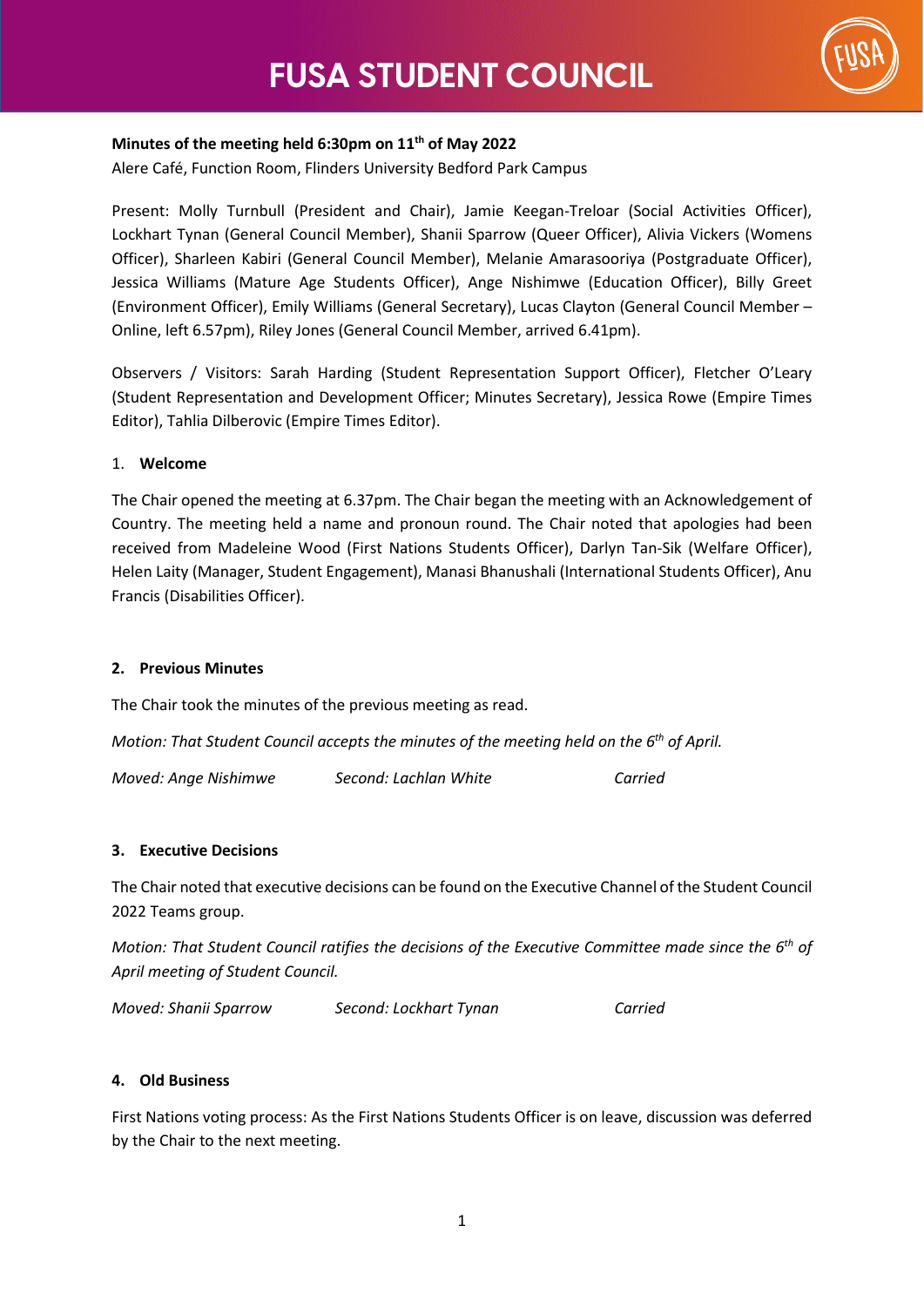

## **5. New Business**

5.1. Reports

a. Student Council Member Reports

Student Council Members who had not submitted a written report were invited to provide a verbal report. Alivia Vickers (Womens Officer) provided an update. Most work has been focused on the revamp of the Women's Space, as well as undertaking training relevant to the portfolio. Lockhart Tynan (General Council Member) helped out at a stall at Clubs Fair and has been working on the motion presented to this meeting (5.2.h). Lachlan White (General Council Member) had nothing to report.

*Motion: That Student Council accepts the reports of Student Council.* 

*Moved: Billy Greet Second: Melanie Amarasooriya Carried.* 

b. Manager, Student Engagement Report

As the Manager, Student Engagement was unwell, the Chair asked that any questions from the report were taken on notice.

The Chair invited Council Members to star items. Two items (5.2.i. and 5.2.j) were unstarred and put.

*Motion: That FUSA Student Council approve the Flinders University Undead Poets [and Writers] Society for Non-Financial Affiliation.* 

*Motion: That FUSA Student Council provide conditional approval for the Flinders University Arts Students' Association; to be approved upon providing an updated Membership List with dates of application (or approximate date of application, if not available) for each member to [clubs@flinders.edu.au.](mailto:clubs@flinders.edu.au)* 

*Moved: Emily Williams Second: Shanii Sparrow Carried.*

## 5.2 Matters for Decision

a. Make ET Official

The Chair invited Billy Greet (in his capacity as ET Liaison Officer) to present the matter for decision. Shanii Sparrow and Lachlan White both expressed support for the motion.

*Motion: That, per s.22 of the FUSA Constitution regarding regulations, the Standing Orders be amended as follows:* 

*Insert –* 

*9.2 The Editors of Empire Times are deemed Official Visitors to all Student Council meetings. The Editors will receive the notice for each meeting at the same time and in the same form as members of Student Council.*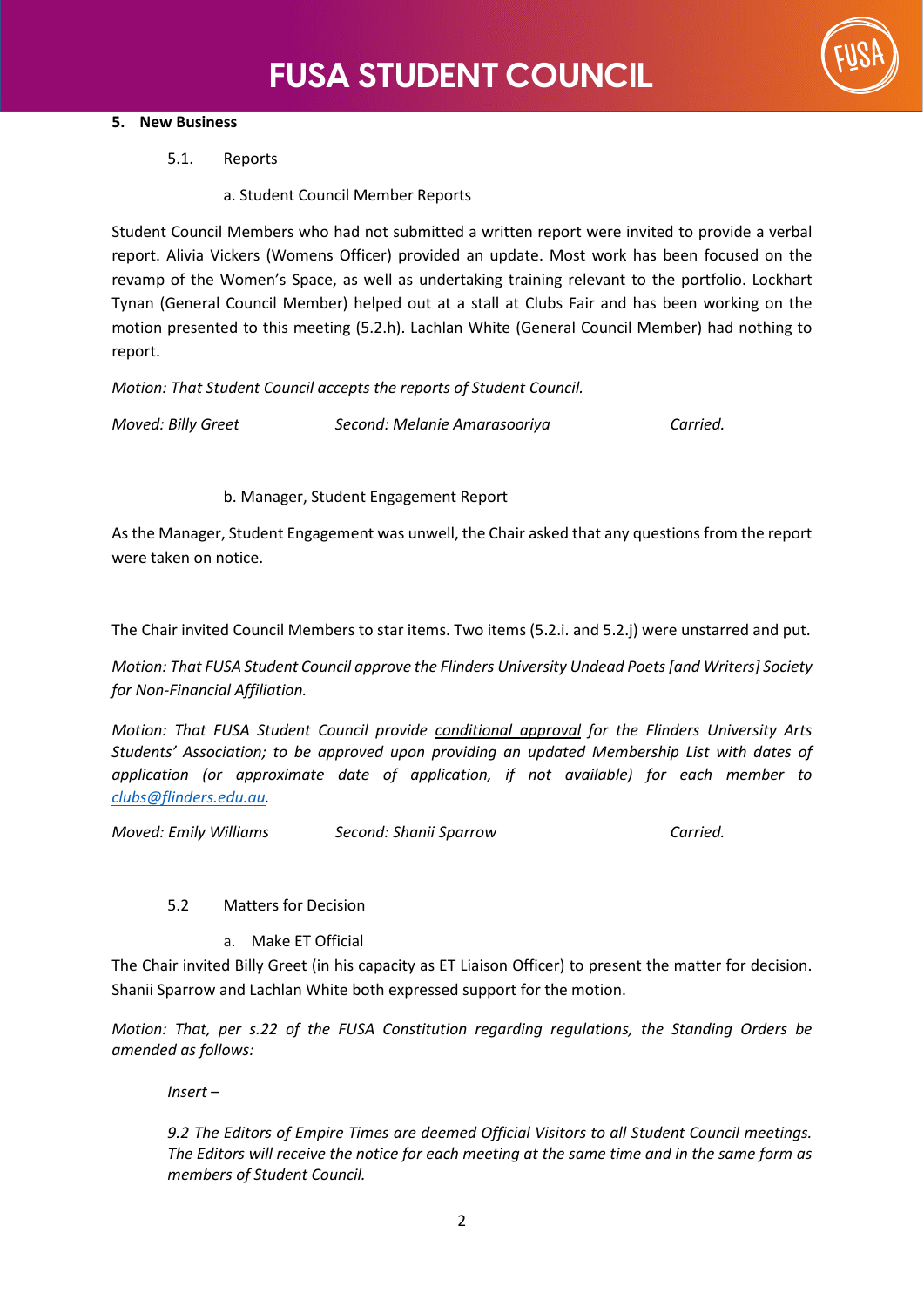



*Motion: That Student Council grant Empire Times Editors remote access to Student Council meetings upon individual request to the chair.* 

*Moved: Billy Greet Second: Jessica Williams Carried.*

b. Formalising the Feedback Loop

Jessica Williams was invited by the Chair to present the matter for decision. Shanii Sparrow, Billy Greet and Ange Nishimwe spoke in favour of the motion. Discussion focused on the opportunity that a more formal feedback mechanism presented for staff and Student Council.

*Motion: That Student Council endorse the Mature Age Students Officer to set up a survey in collaboration with FUSA staff members that can be incorporated into the beginning of Student Council meetings and feed back to the Manager of Student Engagement. Moved: Jessica Williams Second: Ange Nishimwe Carried.*

> c. Oh my Gosh, Karen, you can't just ask people why they're gay- Addressing Flinders Transphobia

Shanii Sparrow was invited to present the matter. While the University had already actioned what was presented in the motion, Shanii advised that they wanted on the record that they had previously been in contact with University staff regarding inappropriate materials on the website, and had received a commitment to have that material updated – but that this had not been done. Lachlan White and Ange Nishimwe also spoke in favour of the motion.

*Motion: That Student Council support the immediate removal of anti LGBTQIA+ language on the Flinders University website and commit to holding the university accountable in its use of LBTQIA+ inclusive language and safe learning environments.* 

*Moved: Shanii Sparrow Second: Riley Jones Carried.* 

d. Social Transition is enough. – Making name and gender updates more accessible

Shanii Sparrow presented the matter, highlighting that there were specific, known, and ongoing issues with the way that the University system identifies students that leads to deadnaming, even in instances where the student has notified the University of their name. The University needs to focus on supporting social transition, as there are often barriers (including financial costs) to providing legal documentation of name or gender changes. Riley Jones and Molly Turnbull also spoke in favour of the motion.

*Motion: That Student Council commit to continuing exploring more accessible and inclusive admin avenues for transgender and gender diverse students, that will allow easier access to changing and updating information surrounding name and gender. Moved: Shanii Sparrow Second: Billy Greet Carried.* 

e. We need Space, we need Visibility.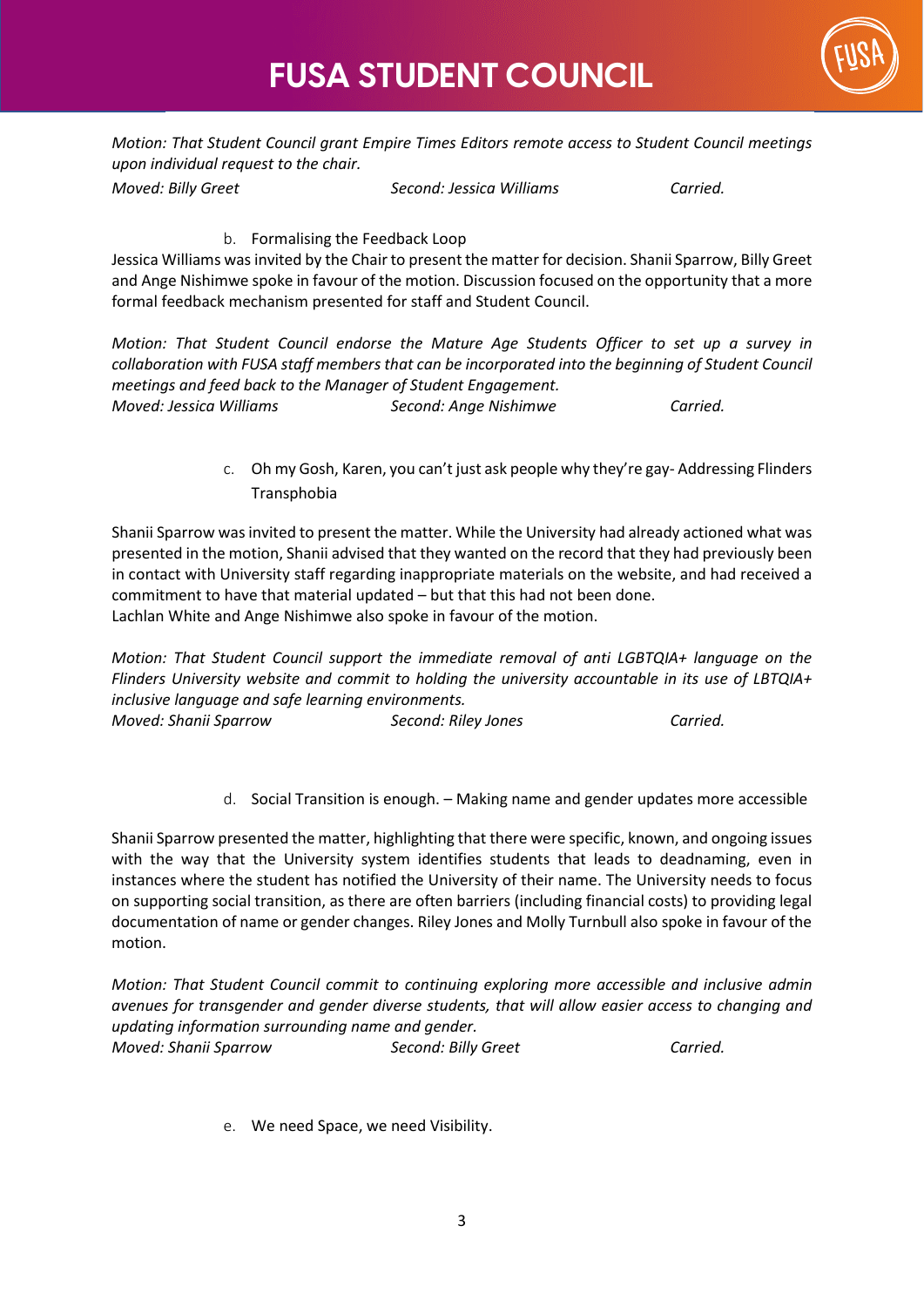# **FUSA STUDENT COUNCIL**



Jessica Williams presented the matter, with Ange Nishimwe and Alivia Vickers speaking in support of the recommendation. Jessica highlighted the demographic of the student population and that a space for the specific needs of Mature Age students will help improve engagement.

*Motion: That Student Council endorse the Mature Age Students Officer to set up a pop-up space in the vacant room in the student hub to act as a safe and visible space to engage with Mature Age Students. Student council approve the spending of \$2098 from the Mature Age Students Officer's budget to add furnishings to the space. Moved: Jessica Williams Seconded: Lockhart Tynan Carried.*

f. Financial Grant for Postgraduate Students

Melanie Amarasooriya presented the matter. This matter, and the two following (5.2.g and 5.3.a), are key elements of the Postgraduate Officer's plans for the year – with a focus on financial stress and mental health, as well as identifying the key issues of concern for postgraduate students. Billy Greet and Shanii Sparrow spoke in favour of the motion.

*Motion: Student Council endorse that we create a PhD grant worth of Aud 3500 to support maintenance of a PhD student who is has no access to university scholarships or stipends.*

*Motion: Student Council endorse the Postgraduate Students Officer to liaise with Health and Counselling and Student Advocacy for the feasibility of the grant.* 

*Moved: Melanie Amarasooriya Seconded: Sharleen Kabiri Carried.*

g. Survey to Identify areas of attention among The Postgraduate Students

The Chair invited Melanie to speak to the next item. Alivia Vickers also spoke in favour.

*Motion: Student Council endorse that we conduct a short survey among the PG students to identify the issues that they face during their candidature.*

*Moved: Melanie Amarasooriya Seconded: Shanii Sparrow Carried.* 

h. Bringing the life back to Flinders

The Chair invited Lockhart Tynan to present on this matter. The proposal is for the development of a culturally-conscious native vegetation space on the Bedford Park campus in the GROW, EAT, LEARN space currently managed by the Flinders University Sustainability and Environment Club (FUSEC), based on consultation with First Nations experts. Shanii Sparrow, Sharleen Kabiri, Molly Turnbull and Billy Greet spoke in favour.

*Motion: Student Council allocates \$1,000 of Lockhart Tynan's initiative budget towards purchasing plants and materials for the project. Moved: Lockhart Tynan Seconded: Molly Turnbull Carried.*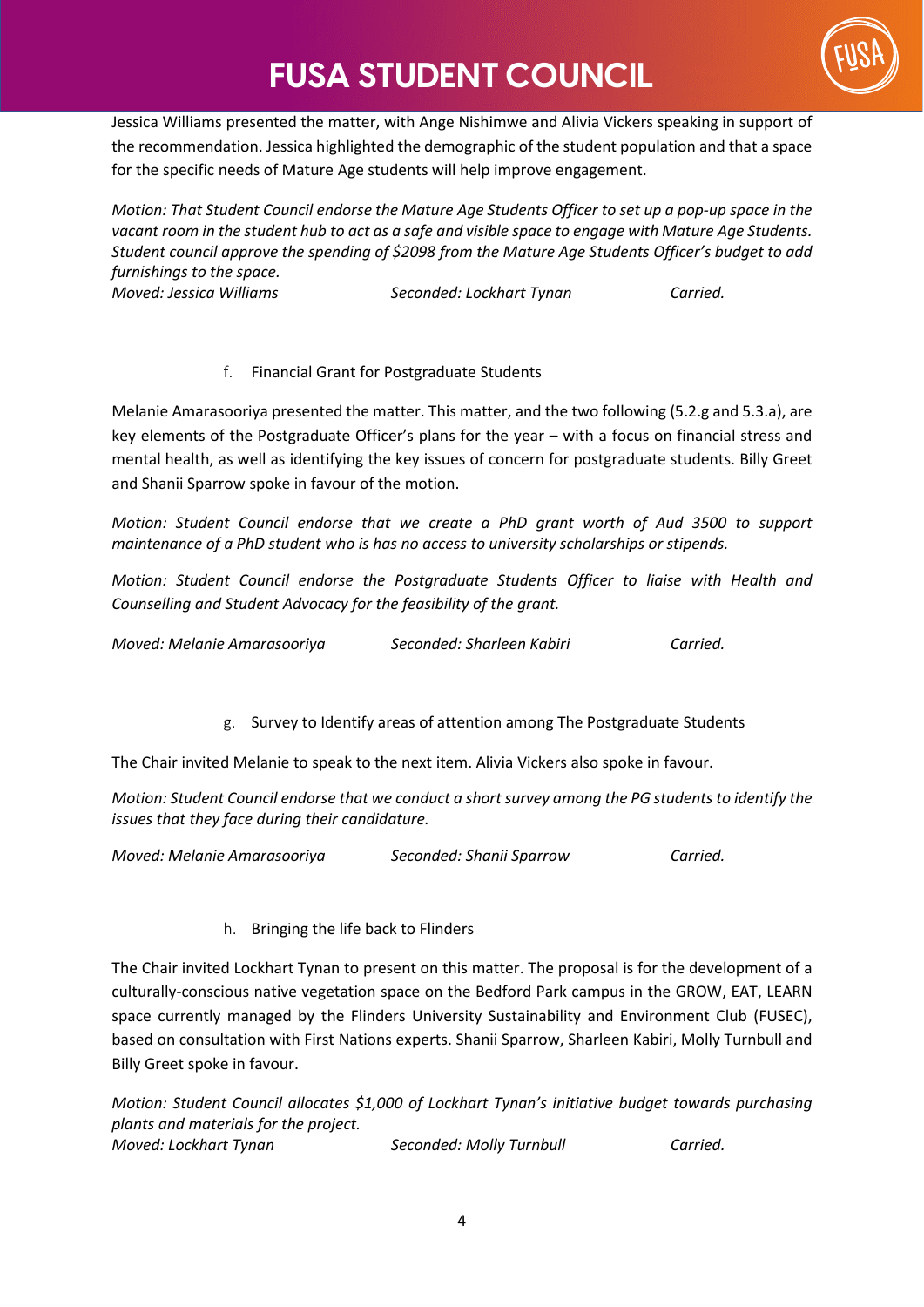

## 5.3. Matters for Discussion

a. Mental Health Among Postgraduate Students

Melanie Amarasooriya reported back on her first meeting with the Dean, Office of Graduate Research. It had been a productive meeting, and there was an in-principle agreement to work together to boost information on mental health and support in the postgraduate field. This would include campaigns for students, and possible inclusion of more resources and information in i.e. inductions, but also to provide information to staff who may be called upon to support students who are struggling. Emily Williams spoke to her experience as Postgraduate Officer in 2021, and that this was a positive step. Shanii Sparrow asked about statistical stacking when it came to some of the figures regarding mental health (i.e are subsections of the postgraduate population more at risk – such as women and gender diverse). The proposed survey (5.2.g) will be able to provide further information on this.

*Motion: That Student Council will request the Dean, Office of Graduate Research to incorporate a mental health learning module in the Higher Degree by Research online induction.* 

| Moved: Melanie Amarasooriya | Seconded: Sharleen Kabiri | Carried. |
|-----------------------------|---------------------------|----------|
|-----------------------------|---------------------------|----------|

b. We need help – Funding Rural Placements for Paramedic Students

Emily Williams was invited to present the matter. Molly Turnbull then spoke to the matter – with the President, General Secretary and Education Officer working with the Paramedics Students Association on the resourcing and personal costs for students undertaking rural placements. Molly stated that the Student Council members are working with FUSPA and will let the Paramedic Students guide their involvement in the issue.

*Motion: Student Council endorse the Education Officer, Student President, and General Secretary to commit to continuing this conversation and to advocate for Paramedic Students.*

*Motion: Student Council endorse the letter written by FUSPA, with support from the General Secretary and if/when appropriate Student Council will promote the letter in an open campaign.* 

*Motion: Student Council stands in solidarity with all Paramedic Students facing financial difficulties and will continue to explore the ways in which FUSA can assist Students below the Poverty line. Moved: Emily Williams Seconded: Melanie Amarasooriya Carried.*

- 5.4. Matters for Noting
	- a. National Reconciliation Week 2022

The Chair spoke to the upcoming National Reconciliation Week events.

Action: President and SRDO to circulate an email to Student Council members on resources and how to support NRW.

b. National Sorry Day 2022